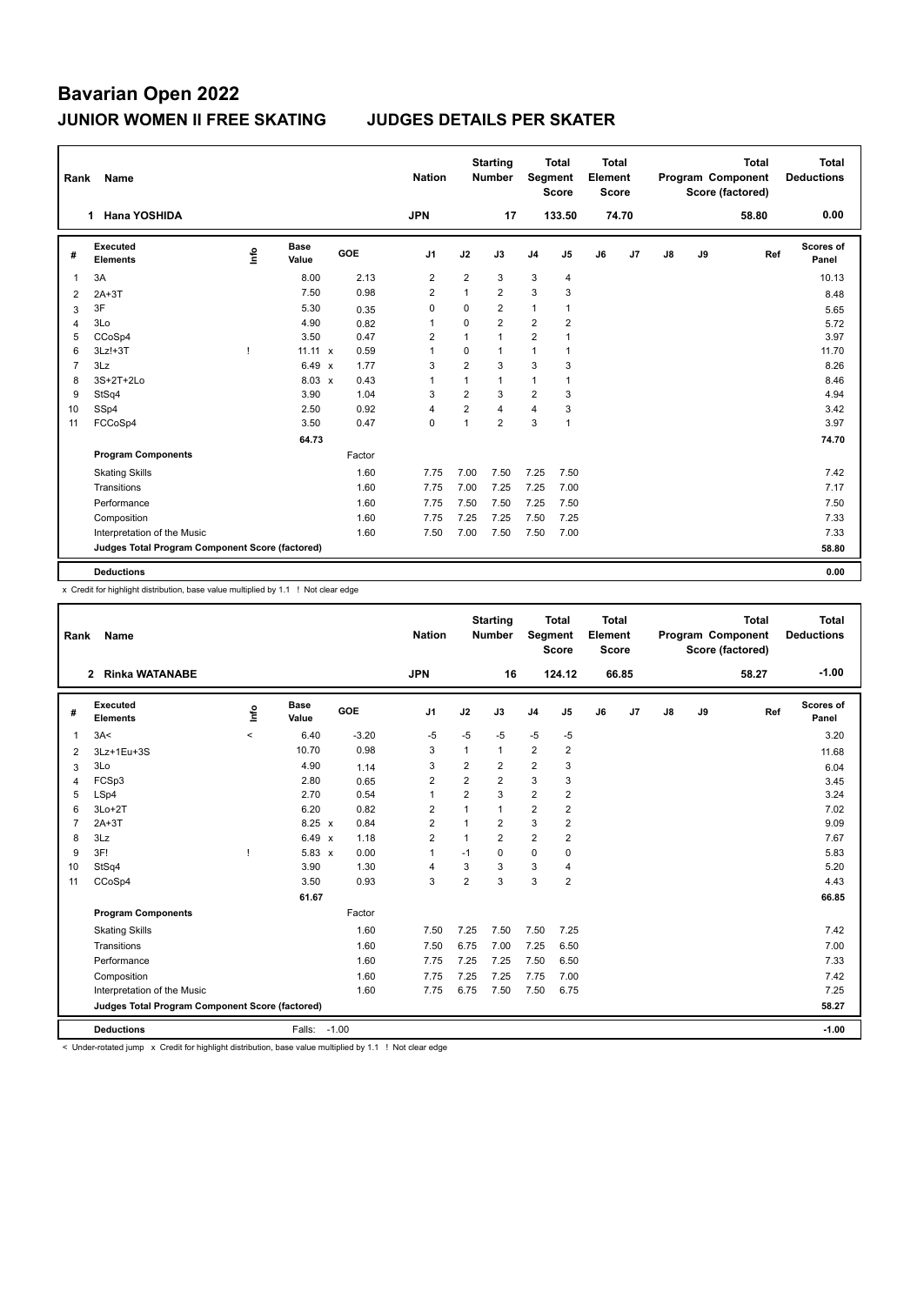| Rank           | Name                                            |   |                      |         | <b>Nation</b>  |                | <b>Starting</b><br><b>Number</b> | Segment        | <b>Total</b><br><b>Score</b> | <b>Total</b><br>Element<br><b>Score</b> |                |    |    | <b>Total</b><br>Program Component<br>Score (factored) | Total<br><b>Deductions</b> |
|----------------|-------------------------------------------------|---|----------------------|---------|----------------|----------------|----------------------------------|----------------|------------------------------|-----------------------------------------|----------------|----|----|-------------------------------------------------------|----------------------------|
|                | <b>Lorine SCHILD</b><br>$3^{\circ}$             |   |                      |         | <b>FRA</b>     |                | 15                               |                | 106.27                       |                                         | 58.54          |    |    | 47.73                                                 | 0.00                       |
| #              | Executed<br><b>Elements</b>                     | ۴ | <b>Base</b><br>Value | GOE     | J <sub>1</sub> | J2             | J3                               | J <sub>4</sub> | J5                           | J6                                      | J <sub>7</sub> | J8 | J9 | Ref                                                   | Scores of<br>Panel         |
| 1              | $3Lz + 2T$                                      |   | 7.20                 | 0.59    | 1              | $\mathbf 0$    | $\mathbf{1}$                     | $\overline{2}$ | $\mathbf{1}$                 |                                         |                |    |    |                                                       | 7.79                       |
| 2              | StSq3                                           |   | 3.30                 | 0.66    | $\overline{2}$ | $\overline{2}$ | $\overline{2}$                   | $\mathbf{1}$   | $\overline{2}$               |                                         |                |    |    |                                                       | 3.96                       |
| 3              | 3F!                                             |   | 5.30                 | $-0.35$ | $\overline{1}$ | $-1$           | $-1$                             | $\mathbf 0$    | $-1$                         |                                         |                |    |    |                                                       | 4.95                       |
| 4              | CCoSp4                                          |   | 3.50                 | 0.70    | 3              | 2              | $\overline{2}$                   | $\overline{2}$ | $\mathbf{1}$                 |                                         |                |    |    |                                                       | 4.20                       |
| 5              | 3Lz                                             |   | 5.90                 | 0.79    | 3              | 1              | $\mathbf{1}$                     | $\overline{2}$ | $\mathbf{1}$                 |                                         |                |    |    |                                                       | 6.69                       |
| 6              | 3Lo+2T+2Lo                                      |   | 7.90                 | 0.16    | $\overline{2}$ | $\Omega$       | $\Omega$                         | $\mathbf{1}$   | 0                            |                                         |                |    |    |                                                       | 8.06                       |
| $\overline{7}$ | LSp3                                            |   | 2.40                 | 0.24    | $\overline{1}$ | 1              | $\overline{2}$                   | $\mathbf 0$    | $\mathbf{1}$                 |                                         |                |    |    |                                                       | 2.64                       |
| 8              | 3Lo                                             |   | 5.39 x               | 0.00    | 0              | $\Omega$       | $\Omega$                         | $\mathbf 0$    | 0                            |                                         |                |    |    |                                                       | 5.39                       |
| 9              | 3S                                              |   | $4.73 \times$        | 0.43    | $\overline{1}$ | $\mathbf 0$    | $\mathbf{1}$                     | $\mathbf{1}$   | $\mathbf{1}$                 |                                         |                |    |    |                                                       | 5.16                       |
| 10             | $2A+2Lo$                                        |   | $5.50 \times$        | 0.00    | $\Omega$       | $\Omega$       | $\Omega$                         | $\mathbf{1}$   | 0                            |                                         |                |    |    |                                                       | 5.50                       |
| 11             | FCCoSp4                                         |   | 3.50                 | 0.70    | $\overline{2}$ | $\overline{2}$ | $\overline{2}$                   | $\overline{2}$ | $\mathbf{1}$                 |                                         |                |    |    |                                                       | 4.20                       |
|                |                                                 |   | 54.62                |         |                |                |                                  |                |                              |                                         |                |    |    |                                                       | 58.54                      |
|                | <b>Program Components</b>                       |   |                      | Factor  |                |                |                                  |                |                              |                                         |                |    |    |                                                       |                            |
|                | <b>Skating Skills</b>                           |   |                      | 1.60    | 6.25           | 6.25           | 6.50                             | 5.75           | 5.50                         |                                         |                |    |    |                                                       | 6.08                       |
|                | Transitions                                     |   |                      | 1.60    | 6.25           | 5.75           | 6.00                             | 5.50           | 4.50                         |                                         |                |    |    |                                                       | 5.75                       |
|                | Performance                                     |   |                      | 1.60    | 6.75           | 6.25           | 6.00                             | 5.75           | 5.75                         |                                         |                |    |    |                                                       | 6.00                       |
|                | Composition                                     |   |                      | 1.60    | 6.75           | 6.00           | 6.25                             | 6.00           | 5.50                         |                                         |                |    |    |                                                       | 6.08                       |
|                | Interpretation of the Music                     |   |                      | 1.60    | 6.50           | 5.75           | 6.25                             | 5.75           | 5.00                         |                                         |                |    |    |                                                       | 5.92                       |
|                | Judges Total Program Component Score (factored) |   |                      |         |                |                |                                  |                |                              |                                         |                |    |    |                                                       | 47.73                      |
|                | <b>Deductions</b>                               |   |                      |         |                |                |                                  |                |                              |                                         |                |    |    |                                                       | 0.00                       |

x Credit for highlight distribution, base value multiplied by 1.1 ! Not clear edge

| Rank           | Name                                            |      |                      |                      | <b>Nation</b>  |                | <b>Starting</b><br><b>Number</b> | Segment        | Total<br><b>Score</b> | <b>Total</b><br>Element<br><b>Score</b> |       |               |    | <b>Total</b><br>Program Component<br>Score (factored) | <b>Total</b><br><b>Deductions</b> |
|----------------|-------------------------------------------------|------|----------------------|----------------------|----------------|----------------|----------------------------------|----------------|-----------------------|-----------------------------------------|-------|---------------|----|-------------------------------------------------------|-----------------------------------|
|                | 4 Dani LOONSTRA                                 |      |                      |                      | <b>NED</b>     |                | 13                               |                | 91.14                 |                                         | 48.06 |               |    | 43.08                                                 | 0.00                              |
| #              | Executed<br><b>Elements</b>                     | lnfo | <b>Base</b><br>Value | GOE                  | J <sub>1</sub> | J2             | J3                               | J <sub>4</sub> | J5                    | J6                                      | J7    | $\mathsf{J}8$ | J9 | Ref                                                   | Scores of<br>Panel                |
| $\mathbf{1}$   | $3Lz + 2T$                                      |      | 7.20                 | $-1.18$              | -2             | $-2$           | $-2$                             | $-2$           | $-1$                  |                                         |       |               |    |                                                       | 6.02                              |
| 2              | 2A+1Eu+2S                                       |      | 5.10                 | $-0.44$              | $-3$           | $\Omega$       | $-2$                             | $-1$           | $-1$                  |                                         |       |               |    |                                                       | 4.66                              |
| 3              | 3F                                              |      | 5.30                 | 0.00                 | 0              | $\Omega$       | 0                                | $\mathbf 0$    | 0                     |                                         |       |               |    |                                                       | 5.30                              |
| 4              | 3S                                              |      | 4.30                 | 0.43                 | 1              | $\Omega$       | 1                                | $\mathbf{1}$   | 1                     |                                         |       |               |    |                                                       | 4.73                              |
| 5              | FCCoSp4                                         |      | 3.50                 | 0.70                 | 3              | $\overline{2}$ | $\overline{2}$                   | $\overline{2}$ | $\overline{2}$        |                                         |       |               |    |                                                       | 4.20                              |
| 6              | StSq3                                           |      | 3.30                 | 0.33                 | $\mathbf{1}$   | $\overline{2}$ | $\mathbf{1}$                     | $\mathbf{1}$   | 1                     |                                         |       |               |    |                                                       | 3.63                              |
| $\overline{7}$ | 2Lz                                             |      | 2.31 x               | 0.28                 | $\Omega$       | 1              | $\overline{2}$                   | $\overline{2}$ |                       |                                         |       |               |    |                                                       | 2.59                              |
| 8              | $3T+2T$                                         |      | 6.05                 | 0.42<br>$\mathbf{x}$ | $\mathbf{1}$   | $\mathbf 0$    | 1                                | $\mathbf{1}$   | 1                     |                                         |       |               |    |                                                       | 6.47                              |
| 9              | CCoSp4                                          |      | 3.50                 | 0.58                 | $\overline{2}$ | $\overline{2}$ | $\mathbf{1}$                     | $\mathbf{1}$   | $\overline{2}$        |                                         |       |               |    |                                                       | 4.08                              |
| 10             | 2A                                              |      | $3.63 \times$        | 0.11                 | $\mathbf 0$    | $\Omega$       | $\overline{2}$                   | $\mathbf 0$    | 1                     |                                         |       |               |    |                                                       | 3.74                              |
| 11             | LSp3                                            |      | 2.40                 | 0.24                 | $\mathbf{1}$   | 1              | $\overline{2}$                   | $\mathbf{1}$   | $\mathbf{1}$          |                                         |       |               |    |                                                       | 2.64                              |
|                |                                                 |      | 46.59                |                      |                |                |                                  |                |                       |                                         |       |               |    |                                                       | 48.06                             |
|                | <b>Program Components</b>                       |      |                      | Factor               |                |                |                                  |                |                       |                                         |       |               |    |                                                       |                                   |
|                | <b>Skating Skills</b>                           |      |                      | 1.60                 | 5.25           | 5.50           | 6.00                             | 5.25           | 5.50                  |                                         |       |               |    |                                                       | 5.42                              |
|                | Transitions                                     |      |                      | 1.60                 | 5.25           | 5.25           | 5.50                             | 4.50           | 5.00                  |                                         |       |               |    |                                                       | 5.17                              |
|                | Performance                                     |      |                      | 1.60                 | 5.50           | 5.75           | 5.75                             | 5.50           | 5.75                  |                                         |       |               |    |                                                       | 5.67                              |
|                | Composition                                     |      |                      | 1.60                 | 5.25           | 5.50           | 5.75                             | 4.75           | 5.50                  |                                         |       |               |    |                                                       | 5.42                              |
|                | Interpretation of the Music                     |      |                      | 1.60                 | 5.25           | 5.25           | 5.50                             | 5.25           | 5.25                  |                                         |       |               |    |                                                       | 5.25                              |
|                | Judges Total Program Component Score (factored) |      |                      |                      |                |                |                                  |                |                       |                                         |       |               |    |                                                       | 43.08                             |
|                | <b>Deductions</b>                               |      |                      |                      |                |                |                                  |                |                       |                                         |       |               |    |                                                       | 0.00                              |

x Credit for highlight distribution, base value multiplied by 1.1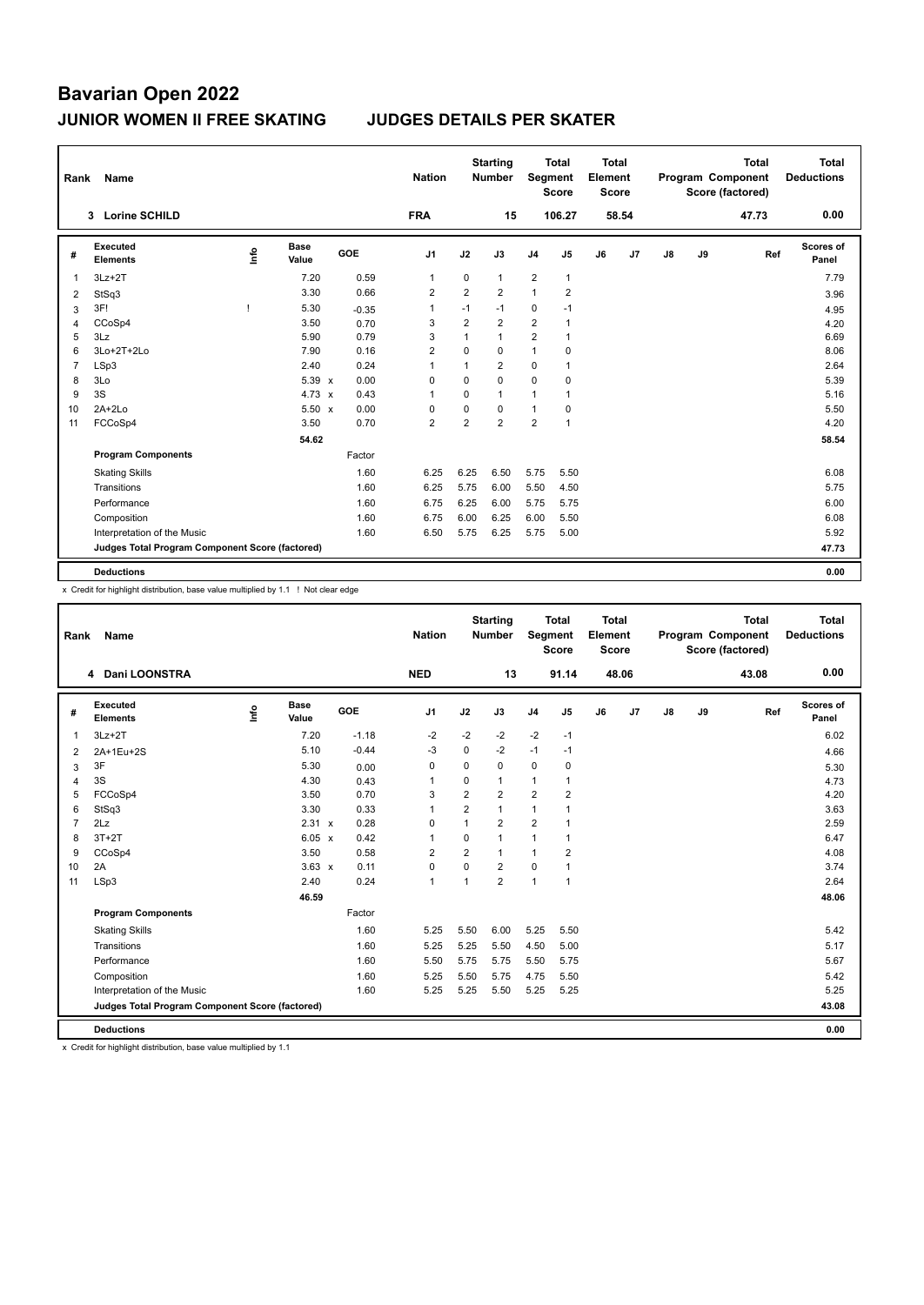| Rank           | Name                                            |      |                      |         |         | <b>Nation</b>  |              | <b>Starting</b><br><b>Number</b> |                | <b>Total</b><br>Segment<br><b>Score</b> | <b>Total</b><br>Element<br>Score |       |    |    | <b>Total</b><br>Program Component<br>Score (factored) | <b>Total</b><br><b>Deductions</b> |
|----------------|-------------------------------------------------|------|----------------------|---------|---------|----------------|--------------|----------------------------------|----------------|-----------------------------------------|----------------------------------|-------|----|----|-------------------------------------------------------|-----------------------------------|
|                | 5 Eve DUBECQ                                    |      |                      |         |         | <b>FRA</b>     |              | 12                               |                | 78.79                                   |                                  | 41.00 |    |    | 38.79                                                 | $-1.00$                           |
| #              | Executed<br><b>Elements</b>                     | ١nf٥ | <b>Base</b><br>Value |         | GOE     | J <sub>1</sub> | J2           | J3                               | J <sub>4</sub> | J5                                      | J6                               | J7    | J8 | J9 | Ref                                                   | <b>Scores of</b><br>Panel         |
| 1              | 3Lz                                             |      | 5.90                 |         | $-2.95$ | $-5$           | $-5$         | $-5$                             | $-5$           | $-5$                                    |                                  |       |    |    |                                                       | 2.95                              |
| 2              | $3Lo+2T$                                        |      | 6.20                 |         | 0.49    | $\overline{1}$ | 0            | $\mathbf{1}$                     | $\overline{2}$ | $\mathbf{1}$                            |                                  |       |    |    |                                                       | 6.69                              |
| 3              | FCCoSp3                                         |      | 3.00                 |         | 0.30    | $\overline{1}$ | $\mathbf{1}$ | $\mathbf{1}$                     | $\mathbf{1}$   | $\mathbf{1}$                            |                                  |       |    |    |                                                       | 3.30                              |
| 4              | 2A                                              |      | 3.30                 |         | $-0.99$ | -3             | $-3$         | -3                               | $-3$           | -3                                      |                                  |       |    |    |                                                       | 2.31                              |
| 5              | 3S                                              |      | 4.30                 |         | $-1.72$ | $-4$           | $-4$         | $-4$                             | $-4$           | $-4$                                    |                                  |       |    |    |                                                       | 2.58                              |
| 6              | LSp3                                            |      | 2.40                 |         | 0.32    | 0              | $\mathbf{1}$ | $\overline{2}$                   | $\overline{2}$ | $\mathbf{1}$                            |                                  |       |    |    |                                                       | 2.72                              |
| $\overline{7}$ | 3Lo                                             |      | 5.39 x               |         | $-0.82$ | $-2$           | $-2$         | $-1$                             | $-1$           | $-2$                                    |                                  |       |    |    |                                                       | 4.57                              |
| 8              | 3T                                              |      | 4.62 $\times$        |         | $-1.26$ | $-3$           | $-3$         | $-3$                             | $-3$           | $-2$                                    |                                  |       |    |    |                                                       | 3.36                              |
| 9              | 2A+1Eu+2S                                       |      | $5.61 \times$        |         | 0.00    | $\Omega$       | $\Omega$     | 0                                | $\mathbf{1}$   | 0                                       |                                  |       |    |    |                                                       | 5.61                              |
| 10             | StSq3                                           |      | 3.30                 |         | 0.11    | $\Omega$       | $\Omega$     | $\mathbf{1}$                     | $\overline{2}$ | 0                                       |                                  |       |    |    |                                                       | 3.41                              |
| 11             | CCoSp4                                          |      | 3.50                 |         | 0.00    | $\overline{2}$ | $\Omega$     | $\Omega$                         | 0              | $\mathbf 0$                             |                                  |       |    |    |                                                       | 3.50                              |
|                |                                                 |      | 47.52                |         |         |                |              |                                  |                |                                         |                                  |       |    |    |                                                       | 41.00                             |
|                | <b>Program Components</b>                       |      |                      |         | Factor  |                |              |                                  |                |                                         |                                  |       |    |    |                                                       |                                   |
|                | <b>Skating Skills</b>                           |      |                      |         | 1.60    | 4.75           | 5.00         | 5.25                             | 5.75           | 5.00                                    |                                  |       |    |    |                                                       | 5.08                              |
|                | Transitions                                     |      |                      |         | 1.60    | 4.75           | 4.50         | 5.00                             | 5.25           | 3.75                                    |                                  |       |    |    |                                                       | 4.75                              |
|                | Performance                                     |      |                      |         | 1.60    | 4.75           | 4.75         | 4.75                             | 5.50           | 4.25                                    |                                  |       |    |    |                                                       | 4.75                              |
|                | Composition                                     |      |                      |         | 1.60    | 4.75           | 4.75         | 5.00                             | 5.75           | 4.50                                    |                                  |       |    |    |                                                       | 4.83                              |
|                | Interpretation of the Music                     |      |                      |         | 1.60    | 4.75           | 4.50         | 5.25                             | 5.50           | 3.75                                    |                                  |       |    |    |                                                       | 4.83                              |
|                | Judges Total Program Component Score (factored) |      |                      |         |         |                |              |                                  |                |                                         |                                  |       |    |    |                                                       | 38.79                             |
|                | <b>Deductions</b>                               |      | Falls:               | $-1.00$ |         |                |              |                                  |                |                                         |                                  |       |    |    |                                                       | $-1.00$                           |

x Credit for highlight distribution, base value multiplied by 1.1

| Rank           | Name                                            |         |               |         | <b>Nation</b>  |                | <b>Starting</b><br><b>Number</b> | Segment        | <b>Total</b><br><b>Score</b> | Total<br>Element<br><b>Score</b> |       |    |    | <b>Total</b><br>Program Component<br>Score (factored) | Total<br><b>Deductions</b> |
|----------------|-------------------------------------------------|---------|---------------|---------|----------------|----------------|----------------------------------|----------------|------------------------------|----------------------------------|-------|----|----|-------------------------------------------------------|----------------------------|
|                | <b>Janne SALATZKI</b><br>6                      |         |               |         | <b>GER</b>     |                | 14                               |                | 69.75                        |                                  | 29.01 |    |    | 41.74                                                 | $-1.00$                    |
| #              | Executed<br><b>Elements</b>                     | ۴       | Base<br>Value | GOE     | J <sub>1</sub> | J2             | J3                               | J <sub>4</sub> | J5                           | J6                               | J7    | J8 | J9 | Ref                                                   | Scores of<br>Panel         |
| 1              | 2Lz                                             |         | 2.10          | 0.42    | $\overline{2}$ | $\overline{2}$ | 1                                | $\overline{2}$ | 3                            |                                  |       |    |    |                                                       | 2.52                       |
| 2              | 3Log                                            | q       | 4.90          | $-2.45$ | $-5$           | $-5$           | $-5$                             | $-5$           | $-5$                         |                                  |       |    |    |                                                       | 2.45                       |
| 3              | $3T+2T$                                         |         | 5.50          | 0.42    | 1              | $\mathbf{1}$   | $\mathbf{1}$                     | $\mathbf{1}$   | $\mathbf{1}$                 |                                  |       |    |    |                                                       | 5.92                       |
| 4              | 2S                                              |         | 1.30          | $-0.39$ | -3             | $-3$           | $-3$                             | $-3$           | $-3$                         |                                  |       |    |    |                                                       | 0.91                       |
| 5              | FCSp3                                           |         | 2.80          | 0.56    | 2              | 1              | $\overline{2}$                   | $\overline{2}$ | 2                            |                                  |       |    |    |                                                       | 3.36                       |
| 6              | 2T                                              |         | $1.43 \times$ | 0.09    | $\Omega$       | $\mathbf 0$    | $\mathbf{1}$                     | $\mathbf{1}$   | 1                            |                                  |       |    |    |                                                       | 1.52                       |
| $\overline{7}$ | 1A                                              |         | 1.21 x        | $-0.04$ | $\Omega$       | $\mathbf 0$    | 0                                | $-1$           | $-1$                         |                                  |       |    |    |                                                       | 1.17                       |
| 8              | 2A+SEQ+2T*                                      | $\star$ | 2.90 x        | $-0.99$ | $-3$           | $-3$           | $-3$                             | $-3$           | $-3$                         |                                  |       |    |    |                                                       | 1.91                       |
| 9              | CCoSp3                                          |         | 3.00          | 0.60    | $\overline{2}$ | $\overline{2}$ | $\overline{2}$                   | $\overline{2}$ | $\overline{2}$               |                                  |       |    |    |                                                       | 3.60                       |
| 10             | StSq2                                           |         | 2.60          | 0.09    | 1              | $\Omega$       | 0                                | $\mathbf{1}$   | 0                            |                                  |       |    |    |                                                       | 2.69                       |
| 11             | LSp3                                            |         | 2.40          | 0.56    | $\overline{2}$ | $\overline{2}$ | $\overline{2}$                   | 3              | 3                            |                                  |       |    |    |                                                       | 2.96                       |
|                |                                                 |         | 30.14         |         |                |                |                                  |                |                              |                                  |       |    |    |                                                       | 29.01                      |
|                | <b>Program Components</b>                       |         |               | Factor  |                |                |                                  |                |                              |                                  |       |    |    |                                                       |                            |
|                | <b>Skating Skills</b>                           |         |               | 1.60    | 5.25           | 5.25           | 5.50                             | 6.25           | 5.25                         |                                  |       |    |    |                                                       | 5.33                       |
|                | Transitions                                     |         |               | 1.60    | 5.25           | 5.00           | 5.25                             | 5.50           | 4.50                         |                                  |       |    |    |                                                       | 5.17                       |
|                | Performance                                     |         |               | 1.60    | 5.00           | 5.00           | 5.00                             | 5.75           | 4.75                         |                                  |       |    |    |                                                       | 5.00                       |
|                | Composition                                     |         |               | 1.60    | 5.75           | 4.75           | 5.25                             | 6.00           | 5.25                         |                                  |       |    |    |                                                       | 5.42                       |
|                | Interpretation of the Music                     |         |               | 1.60    | 5.75           | 4.75           | 5.25                             | 5.50           | 4.50                         |                                  |       |    |    |                                                       | 5.17                       |
|                | Judges Total Program Component Score (factored) |         |               |         |                |                |                                  |                |                              |                                  |       |    |    |                                                       | 41.74                      |
|                | <b>Deductions</b>                               |         | Falls: -1.00  |         |                |                |                                  |                |                              |                                  |       |    |    |                                                       | $-1.00$                    |

\* Invalid element x Credit for highlight distribution, base value multiplied by 1.1 q Jump landed on the quarter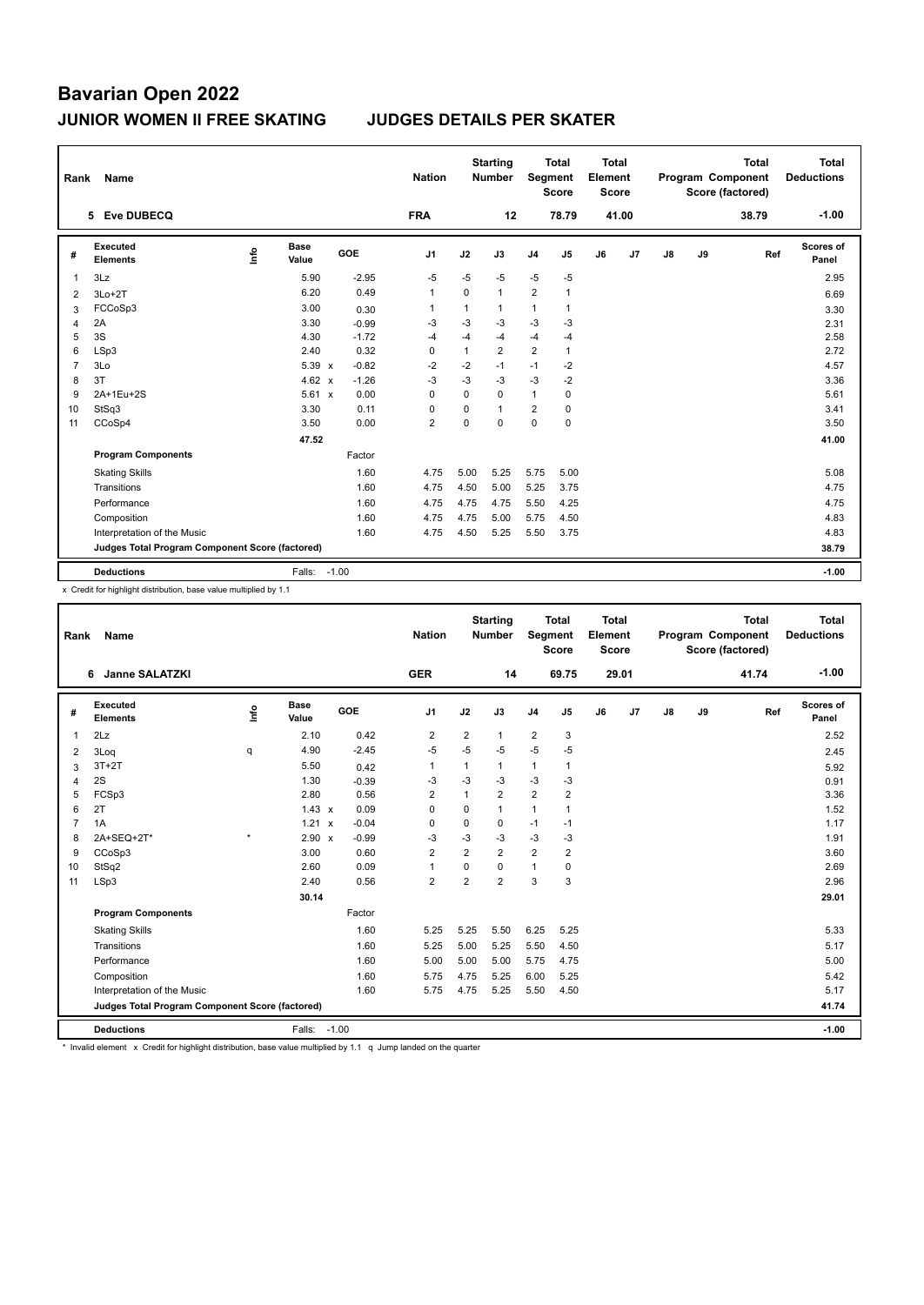| Rank           | Name                                            |      |                      |         | <b>Nation</b>  |              | <b>Starting</b><br><b>Number</b> | Segment        | <b>Total</b><br><b>Score</b> | <b>Total</b><br>Element<br><b>Score</b> |       |    |    | <b>Total</b><br>Program Component<br>Score (factored) | <b>Total</b><br><b>Deductions</b> |
|----------------|-------------------------------------------------|------|----------------------|---------|----------------|--------------|----------------------------------|----------------|------------------------------|-----------------------------------------|-------|----|----|-------------------------------------------------------|-----------------------------------|
|                | <b>Hannah DEMPFLE</b><br>7                      |      |                      |         | <b>GER</b>     |              | 11                               |                | 66.94                        |                                         | 33.07 |    |    | 35.87                                                 | $-2.00$                           |
| #              | <b>Executed</b><br><b>Elements</b>              | ١nf٥ | <b>Base</b><br>Value | GOE     | J <sub>1</sub> | J2           | J3                               | J <sub>4</sub> | J5                           | J6                                      | J7    | J8 | J9 | Ref                                                   | <b>Scores of</b><br>Panel         |
| 1              | 3S                                              |      | 4.30                 | $-1.43$ | $-3$           | $-4$         | -4                               | $-3$           | $-3$                         |                                         |       |    |    |                                                       | 2.87                              |
| 2              | 3T                                              |      | 4.20                 | $-2.10$ | $-5$           | $-5$         | -5                               | $-5$           | -5                           |                                         |       |    |    |                                                       | 2.10                              |
| 3              | FSSp3                                           |      | 2.60                 | 0.35    | $\overline{2}$ | $\mathbf{1}$ | $\mathbf{1}$                     | $\mathbf{1}$   | $\overline{2}$               |                                         |       |    |    |                                                       | 2.95                              |
| 4              | 2A                                              |      | 3.30                 | $-0.99$ | $-3$           | $-3$         | $-3$                             | $-3$           | -3                           |                                         |       |    |    |                                                       | 2.31                              |
| 5              | $3S+2T$                                         |      | 5.60                 | $-0.43$ | $-1$           | $-1$         | $-1$                             | 0              | $-1$                         |                                         |       |    |    |                                                       | 5.17                              |
| 6              | $2F+2T$                                         |      | 3.10                 | 0.06    | $\Omega$       | 0            | $\Omega$                         | $\mathbf{1}$   | 1                            |                                         |       |    |    |                                                       | 3.16                              |
| $\overline{7}$ | 2Aq                                             | q    | 3.30                 | $-1.65$ | $-5$           | $-5$         | $-5$                             | $-5$           | $-5$                         |                                         |       |    |    |                                                       | 1.65                              |
| 8              | CS <sub>p2</sub>                                |      | 1.80                 | $-0.06$ | 0              | $-1$         | $\Omega$                         | 0              | $-2$                         |                                         |       |    |    |                                                       | 1.74                              |
| 9              | StSq2                                           |      | 2.60                 | $-0.17$ | $\Omega$       | $-1$         | $-1$                             | $-1$           | 1                            |                                         |       |    |    |                                                       | 2.43                              |
| 10             | 2Lz+1Eu+2F                                      |      | 4.84 $x$             | 0.00    | $\Omega$       | $\Omega$     | $\Omega$                         | 0              | 0                            |                                         |       |    |    |                                                       | 4.84                              |
| 11             | CCoSp4                                          |      | 3.50                 | 0.35    | $\overline{2}$ | $\Omega$     | 1                                | 1              | $\mathbf{1}$                 |                                         |       |    |    |                                                       | 3.85                              |
|                |                                                 |      | 39.14                |         |                |              |                                  |                |                              |                                         |       |    |    |                                                       | 33.07                             |
|                | <b>Program Components</b>                       |      |                      | Factor  |                |              |                                  |                |                              |                                         |       |    |    |                                                       |                                   |
|                | <b>Skating Skills</b>                           |      |                      | 1.60    | 5.00           | 4.75         | 4.75                             | 5.00           | 5.00                         |                                         |       |    |    |                                                       | 4.92                              |
|                | Transitions                                     |      |                      | 1.60    | 4.75           | 4.50         | 4.25                             | 4.50           | 4.25                         |                                         |       |    |    |                                                       | 4.42                              |
|                | Performance                                     |      |                      | 1.60    | 4.75           | 4.25         | 4.00                             | 4.50           | 4.00                         |                                         |       |    |    |                                                       | 4.25                              |
|                | Composition                                     |      |                      | 1.60    | 4.75           | 4.50         | 4.25                             | 4.50           | 4.50                         |                                         |       |    |    |                                                       | 4.50                              |
|                | Interpretation of the Music                     |      |                      | 1.60    | 4.75           | 4.25         | 4.50                             | 4.25           | 4.25                         |                                         |       |    |    |                                                       | 4.33                              |
|                | Judges Total Program Component Score (factored) |      |                      |         |                |              |                                  |                |                              |                                         |       |    |    |                                                       | 35.87                             |
|                | <b>Deductions</b>                               |      | Falls:               | $-2.00$ |                |              |                                  |                |                              |                                         |       |    |    |                                                       | $-2.00$                           |

x Credit for highlight distribution, base value multiplied by 1.1 q Jump landed on the quarter

| Rank           | <b>Name</b>                                     |         |                      |            | <b>Nation</b>  |                | <b>Starting</b><br><b>Number</b> | Segment        | <b>Total</b><br><b>Score</b> | <b>Total</b><br>Element<br><b>Score</b> |                |               |    | <b>Total</b><br>Program Component<br>Score (factored) | <b>Total</b><br><b>Deductions</b> |
|----------------|-------------------------------------------------|---------|----------------------|------------|----------------|----------------|----------------------------------|----------------|------------------------------|-----------------------------------------|----------------|---------------|----|-------------------------------------------------------|-----------------------------------|
|                | Elisabeth JÄGER<br>8                            |         |                      |            | <b>GER</b>     |                | 8                                |                | 66.03                        |                                         | 30.23          |               |    | 36.80                                                 | $-1.00$                           |
| #              | Executed<br><b>Elements</b>                     | lnfo    | <b>Base</b><br>Value | <b>GOE</b> | J <sub>1</sub> | J2             | J3                               | J <sub>4</sub> | J <sub>5</sub>               | J6                                      | J <sub>7</sub> | $\mathsf{J}8$ | J9 | Ref                                                   | Scores of<br>Panel                |
| $\overline{1}$ | $2A+2T$                                         |         | 4.60                 | 0.22       | $\mathbf{1}$   | $\mathbf 0$    | 0                                | $\mathbf{1}$   | 1                            |                                         |                |               |    |                                                       | 4.82                              |
| 2              | 3S<                                             | $\,<$   | 3.44                 | $-1.72$    | $-5$           | $-5$           | $-5$                             | $-5$           | $-5$                         |                                         |                |               |    |                                                       | 1.72                              |
| 3              | 3Lo<                                            | $\prec$ | 3.92                 | $-1.83$    | -4             | $-5$           | -3                               | $-5$           | $-5$                         |                                         |                |               |    |                                                       | 2.09                              |
| $\overline{4}$ | 2T<<                                            | <<      | 0.40                 | $-0.19$    | -4             | $-4$           | $-5$                             | -5             | $-5$                         |                                         |                |               |    |                                                       | 0.21                              |
| 5              | StSq3                                           |         | 3.30                 | 0.11       | 1              | $\mathbf{1}$   | $\Omega$                         | $\mathbf 0$    | 0                            |                                         |                |               |    |                                                       | 3.41                              |
| 6              | CCoSp3V                                         |         | 2.25                 | 0.30       | $\overline{2}$ | $\overline{2}$ | $\Omega$                         | $\mathbf{1}$   |                              |                                         |                |               |    |                                                       | 2.55                              |
| $\overline{7}$ | 2A                                              |         | $3.63 \times$        | 0.22       | 1              | $\Omega$       | $\Omega$                         | $\mathbf{1}$   |                              |                                         |                |               |    |                                                       | 3.85                              |
| 8              | $2F+2T^*$                                       | $\star$ | $1.98 \times$        | 0.00       | 0              |                | 0                                | 0              | 0                            |                                         |                |               |    |                                                       | 1.98                              |
| 9              | 2F+1Eu+2S                                       |         | $3.96 \times$        | 0.06       | $\Omega$       | $\Omega$       | 0                                | $\mathbf{1}$   |                              |                                         |                |               |    |                                                       | 4.02                              |
| 10             | FSSp4                                           |         | 3.00                 | 0.10       | $\mathbf 0$    | $\Omega$       | $\mathbf{1}$                     | $\mathbf 0$    | $\overline{1}$               |                                         |                |               |    |                                                       | 3.10                              |
| 11             | LSp3                                            |         | 2.40                 | 0.08       | $\mathbf 0$    | $\Omega$       | $\mathbf{1}$                     | $\mathbf 0$    | 1                            |                                         |                |               |    |                                                       | 2.48                              |
|                |                                                 |         | 32.88                |            |                |                |                                  |                |                              |                                         |                |               |    |                                                       | 30.23                             |
|                | <b>Program Components</b>                       |         |                      | Factor     |                |                |                                  |                |                              |                                         |                |               |    |                                                       |                                   |
|                | <b>Skating Skills</b>                           |         |                      | 1.60       | 4.75           | 4.75           | 5.00                             | 4.75           | 4.75                         |                                         |                |               |    |                                                       | 4.75                              |
|                | Transitions                                     |         |                      | 1.60       | 4.75           | 4.50           | 4.50                             | 4.25           | 4.25                         |                                         |                |               |    |                                                       | 4.42                              |
|                | Performance                                     |         |                      | 1.60       | 4.75           | 4.75           | 4.50                             | 4.25           | 4.75                         |                                         |                |               |    |                                                       | 4.67                              |
|                | Composition                                     |         |                      | 1.60       | 4.75           | 4.50           | 4.50                             | 4.50           | 5.00                         |                                         |                |               |    |                                                       | 4.58                              |
|                | Interpretation of the Music                     |         |                      | 1.60       | 4.75           | 4.50           | 4.75                             | 4.50           | 4.50                         |                                         |                |               |    |                                                       | 4.58                              |
|                | Judges Total Program Component Score (factored) |         |                      |            |                |                |                                  |                |                              |                                         |                |               |    |                                                       | 36.80                             |
|                | <b>Deductions</b>                               |         | Falls: -1.00         |            |                |                |                                  |                |                              |                                         |                |               |    |                                                       | $-1.00$                           |

< Under-rotated jump << Downgraded jump \* Invalid element x Credit for highlight distribution, base value multiplied by 1.1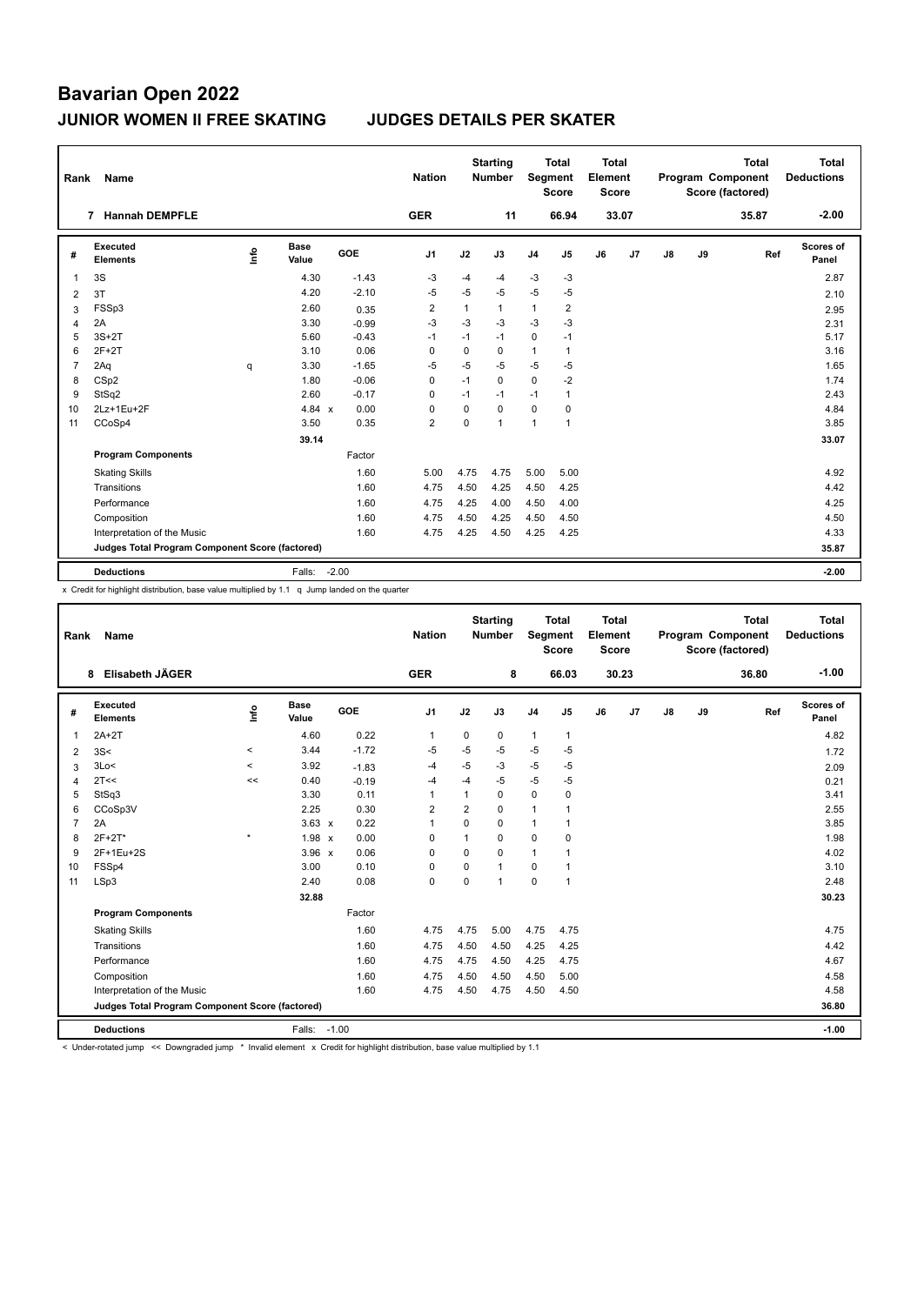| Rank           | Name                                            |         |                      |         | <b>Nation</b>  |                | <b>Starting</b><br><b>Number</b> | Segment        | <b>Total</b><br><b>Score</b> | <b>Total</b><br>Element<br><b>Score</b> |                |               |    | <b>Total</b><br>Program Component<br>Score (factored) | Total<br><b>Deductions</b> |
|----------------|-------------------------------------------------|---------|----------------------|---------|----------------|----------------|----------------------------------|----------------|------------------------------|-----------------------------------------|----------------|---------------|----|-------------------------------------------------------|----------------------------|
|                | Eva BALDUZZI<br>9                               |         |                      |         | <b>GER</b>     |                | 6                                |                | 65.91                        |                                         | 30.57          |               |    | 35.34                                                 | 0.00                       |
| #              | Executed<br><b>Elements</b>                     | ۴       | <b>Base</b><br>Value | GOE     | J <sub>1</sub> | J2             | J3                               | J <sub>4</sub> | J <sub>5</sub>               | J6                                      | J <sub>7</sub> | $\mathsf{J}8$ | J9 | Ref                                                   | Scores of<br>Panel         |
| 1              | $2Aq+2T$                                        | q       | 4.60                 | $-0.99$ | $-3$           | $-2$           | $-3$                             | $-3$           | $-3$                         |                                         |                |               |    |                                                       | 3.61                       |
| 2              | 2F                                              |         | 1.80                 | 0.06    | $\Omega$       | 0              | $\Omega$                         | $\mathbf{1}$   | $\mathbf{1}$                 |                                         |                |               |    |                                                       | 1.86                       |
| 3              | 2Lz+2T+2Lo                                      |         | 5.10                 | 0.00    | 0              | 0              | 0                                | $\mathbf 0$    | $\mathbf 0$                  |                                         |                |               |    |                                                       | 5.10                       |
| 4              | 2Lo                                             |         | 1.70                 | 0.00    | 0              | $\mathbf 0$    | $\mathbf 0$                      | $\mathbf 0$    | 1                            |                                         |                |               |    |                                                       | 1.70                       |
| 5              | SSp3                                            |         | 2.10                 | 0.14    | 1              | $-1$           | $\mathbf{1}$                     | $\mathbf 0$    | $\mathbf{1}$                 |                                         |                |               |    |                                                       | 2.24                       |
| 6              | 2A<                                             | $\prec$ | 2.64                 | $-0.97$ | -3             | $-4$           | $-3$                             | $-4$           | $-4$                         |                                         |                |               |    |                                                       | 1.67                       |
| $\overline{7}$ | FCSp4                                           |         | 3.20                 | 0.00    | 0              | $\mathbf 0$    | $\mathbf{1}$                     | $\mathbf 0$    | 0                            |                                         |                |               |    |                                                       | 3.20                       |
| 8              | StSq3                                           |         | 3.30                 | 0.22    | $\Omega$       | 1              | $\mathbf{1}$                     | $\Omega$       | 1                            |                                         |                |               |    |                                                       | 3.52                       |
| 9              | 2F                                              |         | $1.98 \times$        | $-0.12$ | $-1$           | $\mathbf 0$    | $-1$                             | $-1$           | $\mathbf 0$                  |                                         |                |               |    |                                                       | 1.86                       |
| 10             | 2Lz                                             |         | 2.31 x               | 0.00    | 0              | $\Omega$       | $\Omega$                         | $\mathbf 0$    | 0                            |                                         |                |               |    |                                                       | 2.31                       |
| 11             | CCoSp4                                          |         | 3.50                 | 0.00    | $\mathbf 0$    | $\overline{1}$ | $\mathbf 0$                      | $\mathbf 0$    | $\mathbf 0$                  |                                         |                |               |    |                                                       | 3.50                       |
|                |                                                 |         | 32.23                |         |                |                |                                  |                |                              |                                         |                |               |    |                                                       | 30.57                      |
|                | <b>Program Components</b>                       |         |                      | Factor  |                |                |                                  |                |                              |                                         |                |               |    |                                                       |                            |
|                | <b>Skating Skills</b>                           |         |                      | 1.60    | 4.50           | 4.75           | 4.50                             | 4.25           | 4.50                         |                                         |                |               |    |                                                       | 4.50                       |
|                | Transitions                                     |         |                      | 1.60    | 4.25           | 4.50           | 4.25                             | 4.00           | 4.25                         |                                         |                |               |    |                                                       | 4.25                       |
|                | Performance                                     |         |                      | 1.60    | 4.50           | 4.50           | 4.50                             | 4.00           | 4.75                         |                                         |                |               |    |                                                       | 4.50                       |
|                | Composition                                     |         |                      | 1.60    | 4.50           | 4.75           | 4.25                             | 4.25           | 4.50                         |                                         |                |               |    |                                                       | 4.42                       |
|                | Interpretation of the Music                     |         |                      | 1.60    | 4.50           | 4.50           | 4.75                             | 4.25           | 4.25                         |                                         |                |               |    |                                                       | 4.42                       |
|                | Judges Total Program Component Score (factored) |         |                      |         |                |                |                                  |                |                              |                                         |                |               |    |                                                       | 35.34                      |
|                | <b>Deductions</b>                               |         |                      |         |                |                |                                  |                |                              |                                         |                |               |    |                                                       | 0.00                       |

< Under-rotated jump x Credit for highlight distribution, base value multiplied by 1.1 q Jump landed on the quarter

| Rank           | Name                                            |      |                      |            | <b>Nation</b>  |             | <b>Starting</b><br><b>Number</b> | Segment        | Total<br><b>Score</b> | <b>Total</b><br>Element<br><b>Score</b> |       |    |    | <b>Total</b><br>Program Component<br>Score (factored) | Total<br><b>Deductions</b> |
|----------------|-------------------------------------------------|------|----------------------|------------|----------------|-------------|----------------------------------|----------------|-----------------------|-----------------------------------------|-------|----|----|-------------------------------------------------------|----------------------------|
|                | <b>Lois LIBREGTS</b><br>10                      |      |                      |            | <b>NED</b>     |             | $\overline{7}$                   |                | 65.62                 |                                         | 31.68 |    |    | 34.94                                                 | $-1.00$                    |
| #              | Executed<br><b>Elements</b>                     | Life | <b>Base</b><br>Value | <b>GOE</b> | J <sub>1</sub> | J2          | J3                               | J <sub>4</sub> | J5                    | J6                                      | J7    | J8 | J9 | Ref                                                   | Scores of<br>Panel         |
| 1              | 2A                                              |      | 3.30                 | $-1.65$    | $-5$           | $-5$        | $-5$                             | $-5$           | $-5$                  |                                         |       |    |    |                                                       | 1.65                       |
| 2              | 2S                                              |      | 1.30                 | 0.04       | 0              | 1           | $\Omega$                         | $\mathbf 0$    | $\mathbf{1}$          |                                         |       |    |    |                                                       | 1.34                       |
| 3              | 2A                                              |      | 3.30                 | $-1.10$    | -3             | $-3$        | $-3$                             | $-4$           | -4                    |                                         |       |    |    |                                                       | 2.20                       |
| 4              | 2Lz                                             |      | 2.10                 | 0.21       | $\mathbf{1}$   | 1           | $\mathbf{1}$                     | $\mathbf{1}$   | 1                     |                                         |       |    |    |                                                       | 2.31                       |
| 5              | FCCoSp4                                         |      | 3.50                 | 0.12       | 0              | $\Omega$    | $\mathbf{1}$                     | $-1$           | 1                     |                                         |       |    |    |                                                       | 3.62                       |
| 6              | StSq3                                           |      | 3.30                 | 0.11       | $\Omega$       | $\Omega$    | $\mathbf{1}$                     | $\mathbf 0$    | $\mathbf{1}$          |                                         |       |    |    |                                                       | 3.41                       |
| $\overline{7}$ | 2Lz                                             |      | 2.31 x               | $-0.21$    | $-2$           | $\mathbf 0$ | $-1$                             | $-1$           | $-1$                  |                                         |       |    |    |                                                       | 2.10                       |
| 8              | $2F+2Lo+2Lo$                                    |      | 5.72 x               | $-0.36$    | $-2$           | $-2$        | $-3$                             | $-2$           | $-2$                  |                                         |       |    |    |                                                       | 5.36                       |
| 9              | LSp4                                            |      | 2.70                 | 0.27       | $\mathbf{1}$   | 1           | 1                                | $\mathbf{1}$   | 1                     |                                         |       |    |    |                                                       | 2.97                       |
| 10             | $2F+2T$                                         |      | $3.41 \times$        | $-0.42$    | $-2$           | $-3$        | $-3$                             | $-2$           | $-2$                  |                                         |       |    |    |                                                       | 2.99                       |
| 11             | CCoSp4                                          |      | 3.50                 | 0.23       | $\mathbf{1}$   | $\Omega$    | $\mathbf{1}$                     | $\Omega$       | $\mathbf{1}$          |                                         |       |    |    |                                                       | 3.73                       |
|                |                                                 |      | 34.44                |            |                |             |                                  |                |                       |                                         |       |    |    |                                                       | 31.68                      |
|                | <b>Program Components</b>                       |      |                      | Factor     |                |             |                                  |                |                       |                                         |       |    |    |                                                       |                            |
|                | <b>Skating Skills</b>                           |      |                      | 1.60       | 4.25           | 4.25        | 4.50                             | 4.25           | 4.50                  |                                         |       |    |    |                                                       | 4.33                       |
|                | Transitions                                     |      |                      | 1.60       | 4.50           | 4.25        | 4.00                             | 3.75           | 4.25                  |                                         |       |    |    |                                                       | 4.17                       |
|                | Performance                                     |      |                      | 1.60       | 4.50           | 4.50        | 4.25                             | 3.75           | 4.75                  |                                         |       |    |    |                                                       | 4.42                       |
|                | Composition                                     |      |                      | 1.60       | 4.50           | 4.50        | 4.25                             | 4.00           | 5.00                  |                                         |       |    |    |                                                       | 4.42                       |
|                | Interpretation of the Music                     |      |                      | 1.60       | 4.50           | 4.50        | 4.50                             | 4.25           | 4.50                  |                                         |       |    |    |                                                       | 4.50                       |
|                | Judges Total Program Component Score (factored) |      |                      |            |                |             |                                  |                |                       |                                         |       |    |    |                                                       | 34.94                      |
|                | <b>Deductions</b>                               |      | Falls: -1.00         |            |                |             |                                  |                |                       |                                         |       |    |    |                                                       | $-1.00$                    |

x Credit for highlight distribution, base value multiplied by 1.1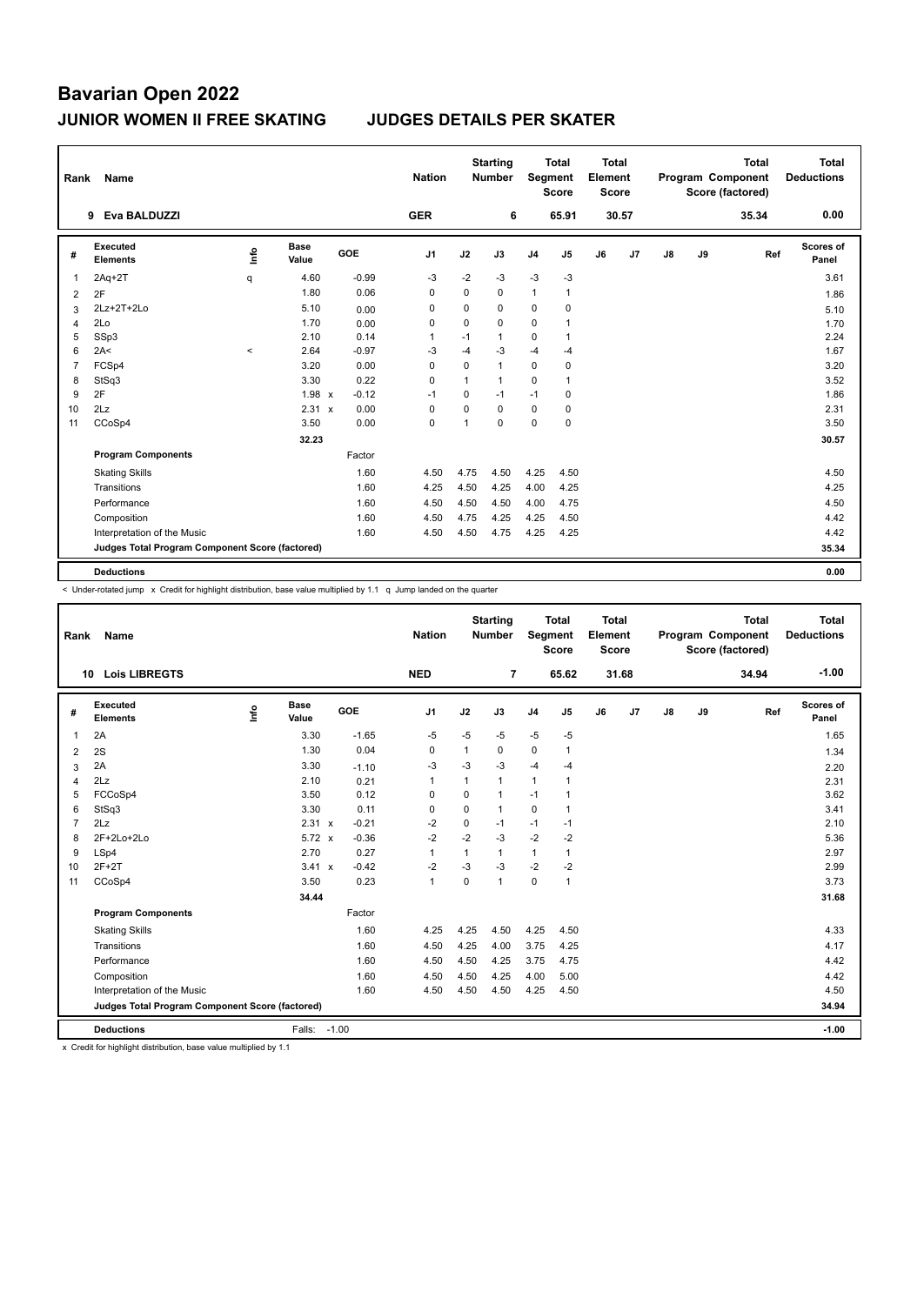| Rank | Name                                            |    |                      |         | <b>Nation</b>  |                | <b>Starting</b><br><b>Number</b> |              | <b>Total</b><br>Segment<br><b>Score</b> | <b>Total</b><br>Element<br><b>Score</b> |       |               |    | <b>Total</b><br>Program Component<br>Score (factored) | Total<br><b>Deductions</b> |
|------|-------------------------------------------------|----|----------------------|---------|----------------|----------------|----------------------------------|--------------|-----------------------------------------|-----------------------------------------|-------|---------------|----|-------------------------------------------------------|----------------------------|
|      | <b>Leah-Sophie BECK</b><br>11                   |    |                      |         | <b>GER</b>     |                | 5                                |              | 64.71                                   |                                         | 31.24 |               |    | 35.47                                                 | $-2.00$                    |
| #    | Executed<br><b>Elements</b>                     | ۴ů | <b>Base</b><br>Value | GOE     | J <sub>1</sub> | J2             | J3                               | J4           | J5                                      | J6                                      | J7    | $\mathsf{J}8$ | J9 | Ref                                                   | Scores of<br>Panel         |
| -1   | 3Sq                                             | q  | 4.30                 | $-2.15$ | $-5$           | $-5$           | $-5$                             | $-5$         | $-5$                                    |                                         |       |               |    |                                                       | 2.15                       |
| 2    | 2A                                              |    | 3.30                 | $-1.65$ | $-5$           | $-5$           | -5                               | $-5$         | -5                                      |                                         |       |               |    |                                                       | 1.65                       |
| 3    | 2Lz                                             |    | 2.10                 | 0.14    | 0              | 0              | $\mathbf{1}$                     | $\mathbf{1}$ | $\overline{1}$                          |                                         |       |               |    |                                                       | 2.24                       |
| 4    | FSSp3                                           |    | 2.60                 | 0.00    | 0              | 0              | 0                                | 0            | $\overline{1}$                          |                                         |       |               |    |                                                       | 2.60                       |
| 5    | $2Lo+2T$                                        |    | 3.00                 | 0.00    | 0              | 0              | 0                                | $\mathbf{1}$ | 0                                       |                                         |       |               |    |                                                       | 3.00                       |
| 6    | 2F+1Eu+2S                                       |    | 3.60                 | 0.00    | 0              | 0              | $\Omega$                         | $\mathbf{1}$ | 0                                       |                                         |       |               |    |                                                       | 3.60                       |
| 7    | StSq3                                           |    | 3.30                 | 0.33    | 0              | 1              | $\mathbf{1}$                     | 1            | 2                                       |                                         |       |               |    |                                                       | 3.63                       |
| 8    | 2Lz                                             |    | $2.31 \times$        | 0.21    | 1              | 0              | $\mathbf{1}$                     | $\mathbf{1}$ | $\overline{1}$                          |                                         |       |               |    |                                                       | 2.52                       |
| 9    | $2Lo+2T$                                        |    | $3.30 \times$        | 0.06    | $\Omega$       | 0              | $\mathbf{1}$                     | $\mathbf{1}$ | 0                                       |                                         |       |               |    |                                                       | 3.36                       |
| 10   | LSp3                                            |    | 2.40                 | 0.24    | 0              | $\overline{1}$ | $\overline{1}$                   | $\mathbf{1}$ | $\overline{1}$                          |                                         |       |               |    |                                                       | 2.64                       |
| 11   | CCoSp4                                          |    | 3.50                 | 0.35    | 0              | 1              | $\mathbf{1}$                     | $\mathbf{1}$ | $\overline{1}$                          |                                         |       |               |    |                                                       | 3.85                       |
|      |                                                 |    | 33.71                |         |                |                |                                  |              |                                         |                                         |       |               |    |                                                       | 31.24                      |
|      | <b>Program Components</b>                       |    |                      | Factor  |                |                |                                  |              |                                         |                                         |       |               |    |                                                       |                            |
|      | <b>Skating Skills</b>                           |    |                      | 1.60    | 4.25           | 4.75           | 4.75                             | 4.25         | 4.50                                    |                                         |       |               |    |                                                       | 4.50                       |
|      | Transitions                                     |    |                      | 1.60    | 4.25           | 4.25           | 4.25                             | 4.00         | 4.25                                    |                                         |       |               |    |                                                       | 4.25                       |
|      | Performance                                     |    |                      | 1.60    | 4.25           | 4.50           | 4.50                             | 4.75         | 4.50                                    |                                         |       |               |    |                                                       | 4.50                       |
|      | Composition                                     |    |                      | 1.60    | 4.50           | 4.25           | 4.50                             | 4.50         | 4.75                                    |                                         |       |               |    |                                                       | 4.50                       |
|      | Interpretation of the Music                     |    |                      | 1.60    | 4.25           | 4.50           | 4.75                             | 4.50         | 4.25                                    |                                         |       |               |    |                                                       | 4.42                       |
|      | Judges Total Program Component Score (factored) |    |                      |         |                |                |                                  |              |                                         |                                         |       |               |    |                                                       | 35.47                      |
|      | <b>Deductions</b>                               |    | Falls:               | $-2.00$ |                |                |                                  |              |                                         |                                         |       |               |    |                                                       | $-2.00$                    |

x Credit for highlight distribution, base value multiplied by 1.1 q Jump landed on the quarter

| Rank           | <b>Name</b>                                     |       |                      |         | <b>Nation</b>  |          | <b>Starting</b><br><b>Number</b> | Segment        | <b>Total</b><br><b>Score</b> | Total<br>Element<br><b>Score</b> |       |    |    | <b>Total</b><br>Program Component<br>Score (factored) | <b>Total</b><br><b>Deductions</b> |
|----------------|-------------------------------------------------|-------|----------------------|---------|----------------|----------|----------------------------------|----------------|------------------------------|----------------------------------|-------|----|----|-------------------------------------------------------|-----------------------------------|
|                | <b>Sirkku KOSKENVAARA</b><br>12                 |       |                      |         | <b>FIN</b>     |          | 9                                |                | 64.46                        |                                  | 29.32 |    |    | 36.14                                                 | $-1.00$                           |
| #              | Executed<br><b>Elements</b>                     | Life  | <b>Base</b><br>Value | GOE     | J <sub>1</sub> | J2       | J3                               | J <sub>4</sub> | J5                           | J6                               | J7    | J8 | J9 | Ref                                                   | Scores of<br>Panel                |
| $\overline{1}$ | 2A                                              |       | 3.30                 | $-0.33$ | $-1$           | $-1$     | $-1$                             | $\mathbf 0$    | $-1$                         |                                  |       |    |    |                                                       | 2.97                              |
| 2              | 3S<                                             | $\,<$ | 3.44                 | $-1.72$ | $-5$           | $-5$     | $-5$                             | $-5$           | $-5$                         |                                  |       |    |    |                                                       | 1.72                              |
| 3              | 1A                                              |       | 1.10                 | $-0.04$ | 0              | $\Omega$ | 0                                | $-1$           | $-1$                         |                                  |       |    |    |                                                       | 1.06                              |
| 4              | CCoSp4                                          |       | 3.50                 | 0.47    | $\overline{2}$ |          | $\mathbf{1}$                     | $\mathbf{1}$   | $\overline{2}$               |                                  |       |    |    |                                                       | 3.97                              |
| 5              | 1S                                              |       | 0.40                 | $-0.04$ | $-1$           | $\Omega$ | $-1$                             | $-1$           | $-1$                         |                                  |       |    |    |                                                       | 0.36                              |
| 6              | $2Lz+2Lo$                                       |       | 4.18 $x$             | 0.07    | $\Omega$       | $\Omega$ | $\Omega$                         | $\mathbf{1}$   | 1                            |                                  |       |    |    |                                                       | 4.25                              |
| $\overline{7}$ | 2Lz+1Eu+2F                                      |       | 4.84 $\times$        | $-0.42$ | $-2$           | $\Omega$ | $-2$                             | $-2$           | $-2$                         |                                  |       |    |    |                                                       | 4.42                              |
| 8              | FSSp4                                           |       | 3.00                 | 0.20    | 1              | $\Omega$ | $\mathbf{1}$                     | $-1$           | 1                            |                                  |       |    |    |                                                       | 3.20                              |
| 9              | StSq3                                           |       | 3.30                 | 0.11    | $\overline{2}$ | $\Omega$ | $\Omega$                         | 0              | 1                            |                                  |       |    |    |                                                       | 3.41                              |
| 10             | $2F+Lo$                                         |       | $1.98 \times$        | $-0.72$ | -4             | $-4$     | $-4$                             | $-3$           | $-4$                         |                                  |       |    |    |                                                       | 1.26                              |
| 11             | LSp4                                            |       | 2.70                 | 0.00    | $\mathbf 0$    | $\Omega$ | $\Omega$                         | $\mathbf 0$    | 1                            |                                  |       |    |    |                                                       | 2.70                              |
|                |                                                 |       | 31.74                |         |                |          |                                  |                |                              |                                  |       |    |    |                                                       | 29.32                             |
|                | <b>Program Components</b>                       |       |                      | Factor  |                |          |                                  |                |                              |                                  |       |    |    |                                                       |                                   |
|                | <b>Skating Skills</b>                           |       |                      | 1.60    | 4.75           | 4.50     | 4.50                             | 4.50           | 4.50                         |                                  |       |    |    |                                                       | 4.50                              |
|                | Transitions                                     |       |                      | 1.60    | 4.75           | 4.25     | 4.00                             | 4.25           | 4.50                         |                                  |       |    |    |                                                       | 4.33                              |
|                | Performance                                     |       |                      | 1.60    | 4.50           | 4.25     | 4.25                             | 4.50           | 4.75                         |                                  |       |    |    |                                                       | 4.42                              |
|                | Composition                                     |       |                      | 1.60    | 5.00           | 4.50     | 4.25                             | 4.50           | 5.25                         |                                  |       |    |    |                                                       | 4.67                              |
|                | Interpretation of the Music                     |       |                      | 1.60    | 5.00           | 4.25     | 4.50                             | 4.50           | 5.00                         |                                  |       |    |    |                                                       | 4.67                              |
|                | Judges Total Program Component Score (factored) |       |                      |         |                |          |                                  |                |                              |                                  |       |    |    |                                                       | 36.14                             |
|                | <b>Deductions</b>                               |       | Falls: -1.00         |         |                |          |                                  |                |                              |                                  |       |    |    |                                                       | $-1.00$                           |

< Under-rotated jump x Credit for highlight distribution, base value multiplied by 1.1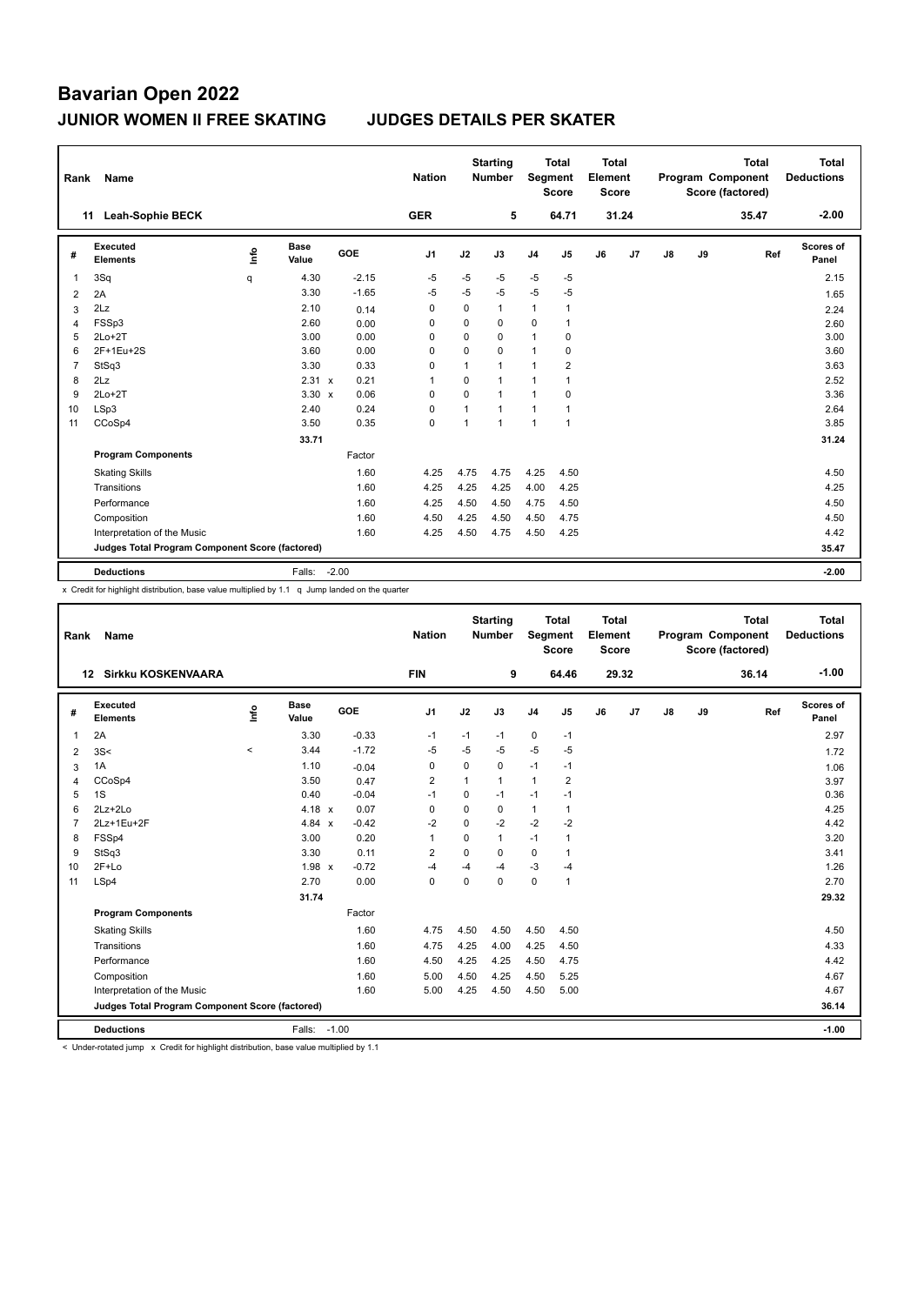| Rank | Name                                            |                          |                      |         | <b>Nation</b>  |              | <b>Starting</b><br><b>Number</b> |                | <b>Total</b><br>Segment<br><b>Score</b> | <b>Total</b><br>Element<br>Score |       |    |    | <b>Total</b><br>Program Component<br>Score (factored) | <b>Total</b><br><b>Deductions</b> |
|------|-------------------------------------------------|--------------------------|----------------------|---------|----------------|--------------|----------------------------------|----------------|-----------------------------------------|----------------------------------|-------|----|----|-------------------------------------------------------|-----------------------------------|
|      | <b>Mai HELSKE</b><br>13                         |                          |                      |         | <b>FIN</b>     |              | 10                               |                | 61.45                                   |                                  | 28.12 |    |    | 37.33                                                 | $-4.00$                           |
| #    | <b>Executed</b><br><b>Elements</b>              | ۴ů                       | <b>Base</b><br>Value | GOE     | J <sub>1</sub> | J2           | J3                               | J <sub>4</sub> | J5                                      | J6                               | J7    | J8 | J9 | Ref                                                   | <b>Scores of</b><br>Panel         |
| 1    | $2A+2T$                                         |                          | 4.60                 | $-0.66$ | $-2$           | $-3$         | $-2$                             | $-2$           | $-2$                                    |                                  |       |    |    |                                                       | 3.94                              |
| 2    | 3Lo<                                            | $\overline{\phantom{a}}$ | 3.92                 | $-1.96$ | $-5$           | $-5$         | $-5$                             | $-5$           | -5                                      |                                  |       |    |    |                                                       | 1.96                              |
| 3    | 3F<<                                            | <<                       | 1.80                 | $-0.90$ | $-4$           | $-5$         | $-5$                             | $-5$           | $-5$                                    |                                  |       |    |    |                                                       | 0.90                              |
| 4    | FSS <sub>p4</sub>                               |                          | 3.00                 | 0.30    | $\overline{1}$ | $\Omega$     | $\mathbf{1}$                     | 1              | 2                                       |                                  |       |    |    |                                                       | 3.30                              |
| 5    | 2F                                              |                          | 1.80                 | 0.18    | -1             | $\mathbf{1}$ | 1                                | 1              | $\overline{2}$                          |                                  |       |    |    |                                                       | 1.98                              |
| 6    | 3T<                                             | $\,<\,$                  | $3.70 \times$        | $-1.68$ | $-5$           | $-5$         | $-5$                             | $-5$           | -5                                      |                                  |       |    |    |                                                       | 2.02                              |
| 7    | 2A+1Eu+2S                                       |                          | 5.61 x               | 0.00    | 0              | $\mathbf 0$  | 0                                | $\mathbf 0$    | $\mathbf 0$                             |                                  |       |    |    |                                                       | 5.61                              |
| 8    | StSq3                                           |                          | 3.30                 | 0.33    | -1             | 1            | 1                                | 1              | 2                                       |                                  |       |    |    |                                                       | 3.63                              |
| 9    | 3Tq+REP                                         | q                        | $3.23 \times$        | $-2.10$ | $-5$           | $-5$         | $-5$                             | $-5$           | $-5$                                    |                                  |       |    |    |                                                       | 1.13                              |
| 10   | LSp1                                            |                          | 1.50                 | 0.05    | $\overline{1}$ | $\Omega$     | $\overline{2}$                   | $\mathbf 0$    | 0                                       |                                  |       |    |    |                                                       | 1.55                              |
| 11   | CCoSp3V                                         |                          | 2.25                 | $-0.15$ | $\mathbf{1}$   | $-2$         | $\Omega$                         | $-1$           | $-1$                                    |                                  |       |    |    |                                                       | 2.10                              |
|      |                                                 |                          | 34.71                |         |                |              |                                  |                |                                         |                                  |       |    |    |                                                       | 28.12                             |
|      | <b>Program Components</b>                       |                          |                      | Factor  |                |              |                                  |                |                                         |                                  |       |    |    |                                                       |                                   |
|      | <b>Skating Skills</b>                           |                          |                      | 1.60    | 5.00           | 4.75         | 5.00                             | 5.25           | 5.75                                    |                                  |       |    |    |                                                       | 5.08                              |
|      | Transitions                                     |                          |                      | 1.60    | 5.00           | 4.50         | 4.50                             | 4.50           | 5.00                                    |                                  |       |    |    |                                                       | 4.67                              |
|      | Performance                                     |                          |                      | 1.60    | 4.50           | 4.25         | 4.50                             | 4.25           | 4.25                                    |                                  |       |    |    |                                                       | 4.33                              |
|      | Composition                                     |                          |                      | 1.60    | 5.00           | 4.50         | 4.75                             | 4.50           | 5.50                                    |                                  |       |    |    |                                                       | 4.75                              |
|      | Interpretation of the Music                     |                          |                      | 1.60    | 4.75           | 4.25         | 4.50                             | 4.25           | 5.25                                    |                                  |       |    |    |                                                       | 4.50                              |
|      | Judges Total Program Component Score (factored) |                          |                      |         |                |              |                                  |                |                                         |                                  |       |    |    |                                                       | 37.33                             |
|      | <b>Deductions</b>                               |                          | Time violation:      | $-1.00$ |                |              |                                  | Falls:         | $-3.00$                                 |                                  |       |    |    |                                                       | $-4.00$                           |

< Under-rotated jump << Downgraded jump x Credit for highlight distribution, base value multiplied by 1.1 REP Jump repetition q Jump landed on the quarter

| Rank           | Name                                            |    |                      |         | <b>Nation</b>  |          | <b>Starting</b><br><b>Number</b> |                | Total<br>Segment<br><b>Score</b> | Total<br>Element<br><b>Score</b> |       |    |    | <b>Total</b><br>Program Component<br>Score (factored) | Total<br><b>Deductions</b> |
|----------------|-------------------------------------------------|----|----------------------|---------|----------------|----------|----------------------------------|----------------|----------------------------------|----------------------------------|-------|----|----|-------------------------------------------------------|----------------------------|
|                | <b>Mariella WALLNER</b><br>14                   |    |                      |         | <b>GER</b>     |          | 3                                |                | 60.53                            |                                  | 27.73 |    |    | 32.80                                                 | 0.00                       |
| #              | <b>Executed</b><br><b>Elements</b>              | ۴  | <b>Base</b><br>Value | GOE     | J <sub>1</sub> | J2       | J3                               | J <sub>4</sub> | J5                               | J6                               | J7    | J8 | J9 | Ref                                                   | <b>Scores of</b><br>Panel  |
| 1              | 2Lo                                             |    | 1.70                 | 0.00    | 0              | 1        | 0                                | $\mathbf 0$    | 0                                |                                  |       |    |    |                                                       | 1.70                       |
| 2              | 2F+1Eu+2S                                       |    | 3.60                 | 0.12    | 0              | 1        | $\Omega$                         | $\mathbf{1}$   | $\mathbf{1}$                     |                                  |       |    |    |                                                       | 3.72                       |
| 3              | 2A<<                                            | << | 1.10                 | $-0.37$ | $-3$           | $-4$     | $-3$                             | $-3$           | $-5$                             |                                  |       |    |    |                                                       | 0.73                       |
| 4              | $2Lz!+2T$                                       |    | 3.40                 | $-0.28$ | $-1$           | $-2$     | $-1$                             | $-2$           | $-1$                             |                                  |       |    |    |                                                       | 3.12                       |
| 5              | 2Lo                                             |    | 1.70                 | 0.00    | 0              | 0        | 0                                | $\mathbf 0$    | 0                                |                                  |       |    |    |                                                       | 1.70                       |
| 6              | CCoSp4                                          |    | 3.50                 | 0.35    | 1              | 1        | $\mathbf{1}$                     | $\Omega$       | 1                                |                                  |       |    |    |                                                       | 3.85                       |
| $\overline{7}$ | 2Lz!                                            |    | 2.31 x               | $-0.21$ | $-1$           | $-2$     | $-1$                             | $-1$           | $\mathbf 0$                      |                                  |       |    |    |                                                       | 2.10                       |
| 8              | StSq2                                           |    | 2.60                 | 0.00    | 0              | 1        | 0                                | $\mathbf 0$    | 0                                |                                  |       |    |    |                                                       | 2.60                       |
| 9              | $2F+2T$                                         |    | 3.41 x               | 0.00    | 0              | $\Omega$ | $\Omega$                         | $\mathbf 0$    | 0                                |                                  |       |    |    |                                                       | 3.41                       |
| 10             | FSSp4                                           |    | 3.00                 | $-0.10$ | 0              | 1        | $\Omega$                         | $-1$           | $-1$                             |                                  |       |    |    |                                                       | 2.90                       |
| 11             | LSp2                                            |    | 1.90                 | 0.00    | $\mathbf 0$    | 0        | $\mathbf 0$                      | 0              | $\mathbf 0$                      |                                  |       |    |    |                                                       | 1.90                       |
|                |                                                 |    | 28.22                |         |                |          |                                  |                |                                  |                                  |       |    |    |                                                       | 27.73                      |
|                | <b>Program Components</b>                       |    |                      | Factor  |                |          |                                  |                |                                  |                                  |       |    |    |                                                       |                            |
|                | <b>Skating Skills</b>                           |    |                      | 1.60    | 4.25           | 4.50     | 4.50                             | 4.00           | 3.50                             |                                  |       |    |    |                                                       | 4.25                       |
|                | Transitions                                     |    |                      | 1.60    | 4.25           | 4.25     | 4.00                             | 3.50           | 3.25                             |                                  |       |    |    |                                                       | 3.92                       |
|                | Performance                                     |    |                      | 1.60    | 4.25           | 4.50     | 4.25                             | 4.25           | 3.50                             |                                  |       |    |    |                                                       | 4.25                       |
|                | Composition                                     |    |                      | 1.60    | 4.25           | 4.25     | 4.25                             | 3.75           | 3.75                             |                                  |       |    |    |                                                       | 4.08                       |
|                | Interpretation of the Music                     |    |                      | 1.60    | 4.25           | 4.25     | 4.00                             | 3.75           | 3.50                             |                                  |       |    |    |                                                       | 4.00                       |
|                | Judges Total Program Component Score (factored) |    |                      |         |                |          |                                  |                |                                  |                                  |       |    |    |                                                       | 32.80                      |
|                | <b>Deductions</b>                               |    |                      |         |                |          |                                  |                |                                  |                                  |       |    |    |                                                       | 0.00                       |

<< Downgraded jump x Credit for highlight distribution, base value multiplied by 1.1 ! Not clear edge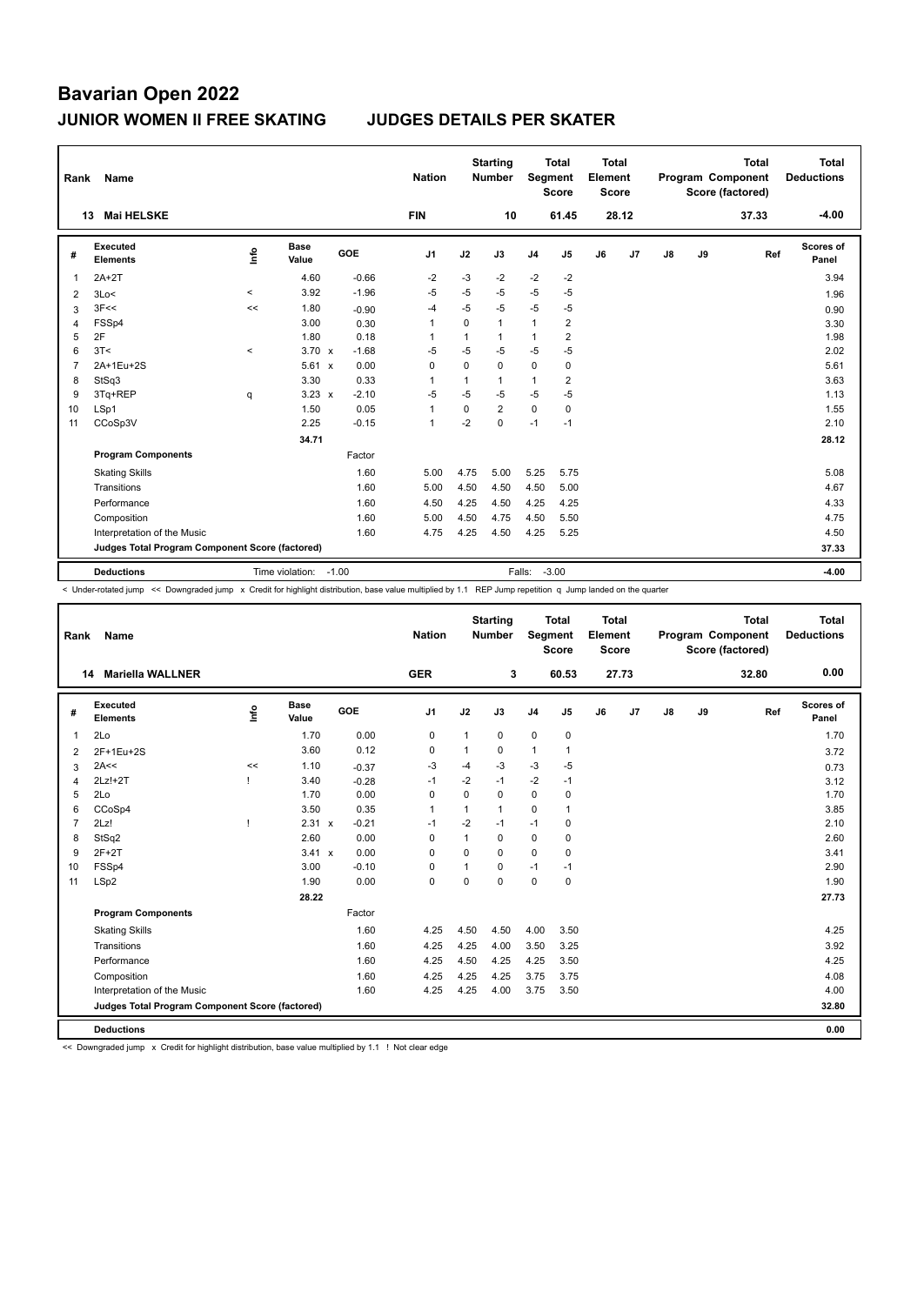| Rank | Name                                            |         |                      |         | <b>Nation</b>  |             | <b>Starting</b><br><b>Number</b> |                | <b>Total</b><br>Segment<br><b>Score</b> | <b>Total</b><br>Element<br><b>Score</b> |       |    |    | <b>Total</b><br><b>Program Component</b><br>Score (factored) | <b>Total</b><br><b>Deductions</b> |
|------|-------------------------------------------------|---------|----------------------|---------|----------------|-------------|----------------------------------|----------------|-----------------------------------------|-----------------------------------------|-------|----|----|--------------------------------------------------------------|-----------------------------------|
|      | Zoe TRAFELA<br>15                               |         |                      |         | <b>GER</b>     |             | $\mathbf{2}$                     |                | 58.17                                   |                                         | 26.97 |    |    | 31.20                                                        | 0.00                              |
| #    | <b>Executed</b><br><b>Elements</b>              | ۴ů      | <b>Base</b><br>Value | GOE     | J <sub>1</sub> | J2          | J3                               | J <sub>4</sub> | J5                                      | J6                                      | J7    | J8 | J9 | Ref                                                          | <b>Scores of</b><br>Panel         |
| 1    | 2Aq                                             | q       | 3.30                 | $-0.66$ | $-2$           | $-2$        | $-2$                             | $-2$           | $-3$                                    |                                         |       |    |    |                                                              | 2.64                              |
| 2    | 2A<+2Lo<                                        | $\,<\,$ | 4.00                 | $-1.15$ | $-4$           | $-5$        | $-4$                             | $-4$           | $-5$                                    |                                         |       |    |    |                                                              | 2.85                              |
| 3    | 3S<<+1Eu+2S                                     | <<      | 3.10                 | $-0.52$ | $-4$           | $-4$        | $-3$                             | $-4$           | $-5$                                    |                                         |       |    |    |                                                              | 2.58                              |
| 4    | CCoSp4                                          |         | 3.50                 | 0.12    | 1              | $\mathbf 0$ | $\mathbf 0$                      | $\mathbf 0$    | 1                                       |                                         |       |    |    |                                                              | 3.62                              |
| 5    | FCSp2                                           |         | 2.30                 | 0.08    |                | 1           | 0                                | $\mathbf 0$    | 0                                       |                                         |       |    |    |                                                              | 2.38                              |
| 6    | 2F                                              |         | 1.80                 | 0.00    | 0              | $\mathbf 0$ | 0                                | $\mathbf 0$    | 0                                       |                                         |       |    |    |                                                              | 1.80                              |
|      | $2Lzq+2T<$                                      | $\,<\,$ | $3.45 \times$        | $-0.84$ | $-4$           | $-4$        | $-4$                             | $-4$           | $-5$                                    |                                         |       |    |    |                                                              | 2.61                              |
| 8    | 2Lz                                             |         | 2.31 x               | 0.00    | 0              | $\mathbf 0$ | $\mathbf 0$                      | $\mathbf 0$    | $-1$                                    |                                         |       |    |    |                                                              | 2.31                              |
| 9    | 2Lo                                             |         | $1.87 \times$        | 0.00    | 0              | $\mathbf 0$ | $\Omega$                         | $\mathbf 0$    | 0                                       |                                         |       |    |    |                                                              | 1.87                              |
| 10   | StSq2                                           |         | 2.60                 | 0.00    | 0              | $\mathbf 0$ | 0                                | $\mathbf 0$    | 0                                       |                                         |       |    |    |                                                              | 2.60                              |
| 11   | LSp2                                            |         | 1.90                 | $-0.19$ | 0              | $-1$        | $-3$                             | $\mathbf 0$    | $-2$                                    |                                         |       |    |    |                                                              | 1.71                              |
|      |                                                 |         | 30.13                |         |                |             |                                  |                |                                         |                                         |       |    |    |                                                              | 26.97                             |
|      | <b>Program Components</b>                       |         |                      | Factor  |                |             |                                  |                |                                         |                                         |       |    |    |                                                              |                                   |
|      | <b>Skating Skills</b>                           |         |                      | 1.60    | 4.25           | 4.50        | 4.25                             | 4.00           | 3.50                                    |                                         |       |    |    |                                                              | 4.17                              |
|      | Transitions                                     |         |                      | 1.60    | 4.25           | 4.50        | 3.25                             | 3.75           | 3.25                                    |                                         |       |    |    |                                                              | 3.75                              |
|      | Performance                                     |         |                      | 1.60    | 4.25           | 4.25        | 3.25                             | 3.75           | 3.50                                    |                                         |       |    |    |                                                              | 3.83                              |
|      | Composition                                     |         |                      | 1.60    | 4.25           | 4.50        | 3.50                             | 3.50           | 3.75                                    |                                         |       |    |    |                                                              | 3.83                              |
|      | Interpretation of the Music                     |         |                      | 1.60    | 4.50           | 4.50        | 3.50                             | 3.75           | 3.50                                    |                                         |       |    |    |                                                              | 3.92                              |
|      | Judges Total Program Component Score (factored) |         |                      |         |                |             |                                  |                |                                         |                                         |       |    |    |                                                              | 31.20                             |
|      | <b>Deductions</b>                               |         |                      |         |                |             |                                  |                |                                         |                                         |       |    |    |                                                              | 0.00                              |

< Under-rotated jump << Downgraded jump x Credit for highlight distribution, base value multiplied by 1.1 q Jump landed on the quarter

| Rank           | Name                                            |                   |                      |         | <b>Nation</b>  |             | <b>Starting</b><br>Number | <b>Segment</b> | <b>Total</b><br><b>Score</b> | <b>Total</b><br>Element<br>Score |                |               |    | <b>Total</b><br>Program Component<br>Score (factored) | Total<br><b>Deductions</b> |
|----------------|-------------------------------------------------|-------------------|----------------------|---------|----------------|-------------|---------------------------|----------------|------------------------------|----------------------------------|----------------|---------------|----|-------------------------------------------------------|----------------------------|
|                | <b>Jane KNOESTER</b><br>16                      |                   |                      |         | <b>NED</b>     |             | 4                         |                | 54.66                        |                                  | 24.26          |               |    | 32.40                                                 | $-2.00$                    |
| #              | Executed<br><b>Elements</b>                     | ۴ů                | <b>Base</b><br>Value | GOE     | J <sub>1</sub> | J2          | J3                        | J <sub>4</sub> | J5                           | J6                               | J <sub>7</sub> | $\mathsf{J}8$ | J9 | Ref                                                   | Scores of<br>Panel         |
| 1              | 2A<<                                            | $\prec$           | 1.10                 | $-0.37$ | $-3$           | $-4$        | $-3$                      | $-3$           | $-4$                         |                                  |                |               |    |                                                       | 0.73                       |
| 2              | 1S                                              |                   | 0.40                 | 0.00    | 0              | $\Omega$    | $\Omega$                  | $-1$           | 0                            |                                  |                |               |    |                                                       | 0.40                       |
| 3              | CSSpBV                                          |                   | 1.20                 | 0.00    | $\overline{1}$ | 0           | 0                         | 0              | $\mathbf 0$                  |                                  |                |               |    |                                                       | 1.20                       |
| 4              | $2S+2Lo$                                        |                   | 3.00                 | $-0.34$ | -2             | $-2$        | $-1$                      | $-2$           | $-2$                         |                                  |                |               |    |                                                       | 2.66                       |
| 5              | 2F+2T+2Log                                      | q                 | 4.80                 | $-0.36$ | $-2$           | $-2$        | $-2$                      | $-2$           | $-2$                         |                                  |                |               |    |                                                       | 4.44                       |
| 6              | FCCoSp3                                         |                   | 3.00                 | $-0.20$ | 0              | $\mathbf 0$ | $-2$                      | $-1$           | $-1$                         |                                  |                |               |    |                                                       | 2.80                       |
| $\overline{7}$ | $2Lz+2T$                                        |                   | $3.74 \times$        | 0.00    | $\mathbf 0$    | $\Omega$    | $\mathbf 0$               | $\mathbf 0$    | 0                            |                                  |                |               |    |                                                       | 3.74                       |
| 8              | StSq2                                           |                   | 2.60                 | 0.00    | 0              | 1           | $-1$                      | $\mathbf 0$    | 0                            |                                  |                |               |    |                                                       | 2.60                       |
| 9              | 2Lz                                             | $\prec$           | $1.85 \times$        | $-0.84$ | $-5$           | $-5$        | -5                        | $-5$           | -5                           |                                  |                |               |    |                                                       | 1.01                       |
| 10             | 2F                                              |                   | 1.98 x               | 0.00    | $\mathbf 0$    | $\Omega$    | $\Omega$                  | $\Omega$       | 0                            |                                  |                |               |    |                                                       | 1.98                       |
| 11             | CCoSp3                                          |                   | 3.00                 | $-0.30$ | $-1$           | 0           | $-1$                      | $-2$           | $-1$                         |                                  |                |               |    |                                                       | 2.70                       |
|                |                                                 |                   | 26.67                |         |                |             |                           |                |                              |                                  |                |               |    |                                                       | 24.26                      |
|                | <b>Program Components</b>                       |                   |                      | Factor  |                |             |                           |                |                              |                                  |                |               |    |                                                       |                            |
|                | <b>Skating Skills</b>                           |                   |                      | 1.60    | 4.25           | 4.50        | 4.25                      | 4.00           | 3.75                         |                                  |                |               |    |                                                       | 4.17                       |
|                | Transitions                                     |                   |                      | 1.60    | 4.25           | 4.00        | 3.50                      | 3.75           | 3.50                         |                                  |                |               |    |                                                       | 3.75                       |
|                | Performance                                     |                   |                      | 1.60    | 4.50           | 4.50        | 3.50                      | 4.00           | 3.75                         |                                  |                |               |    |                                                       | 4.08                       |
|                | Composition                                     |                   |                      | 1.60    | 4.50           | 4.25        | 3.75                      | 4.00           | 4.00                         |                                  |                |               |    |                                                       | 4.08                       |
|                | Interpretation of the Music                     |                   |                      | 1.60    | 4.50           | 4.50        | 3.75                      | 4.25           | 3.50                         |                                  |                |               |    |                                                       | 4.17                       |
|                | Judges Total Program Component Score (factored) |                   |                      |         |                |             |                           |                |                              |                                  |                |               |    |                                                       | 32.40                      |
|                | <b>Deductions</b>                               | $-1.00$<br>Falls: |                      |         |                |             |                           |                |                              |                                  |                | $-2.00$       |    |                                                       |                            |

< Under-rotated jump << Downgraded jump x Credit for highlight distribution, base value multiplied by 1.1 q Jump landed on the quarter